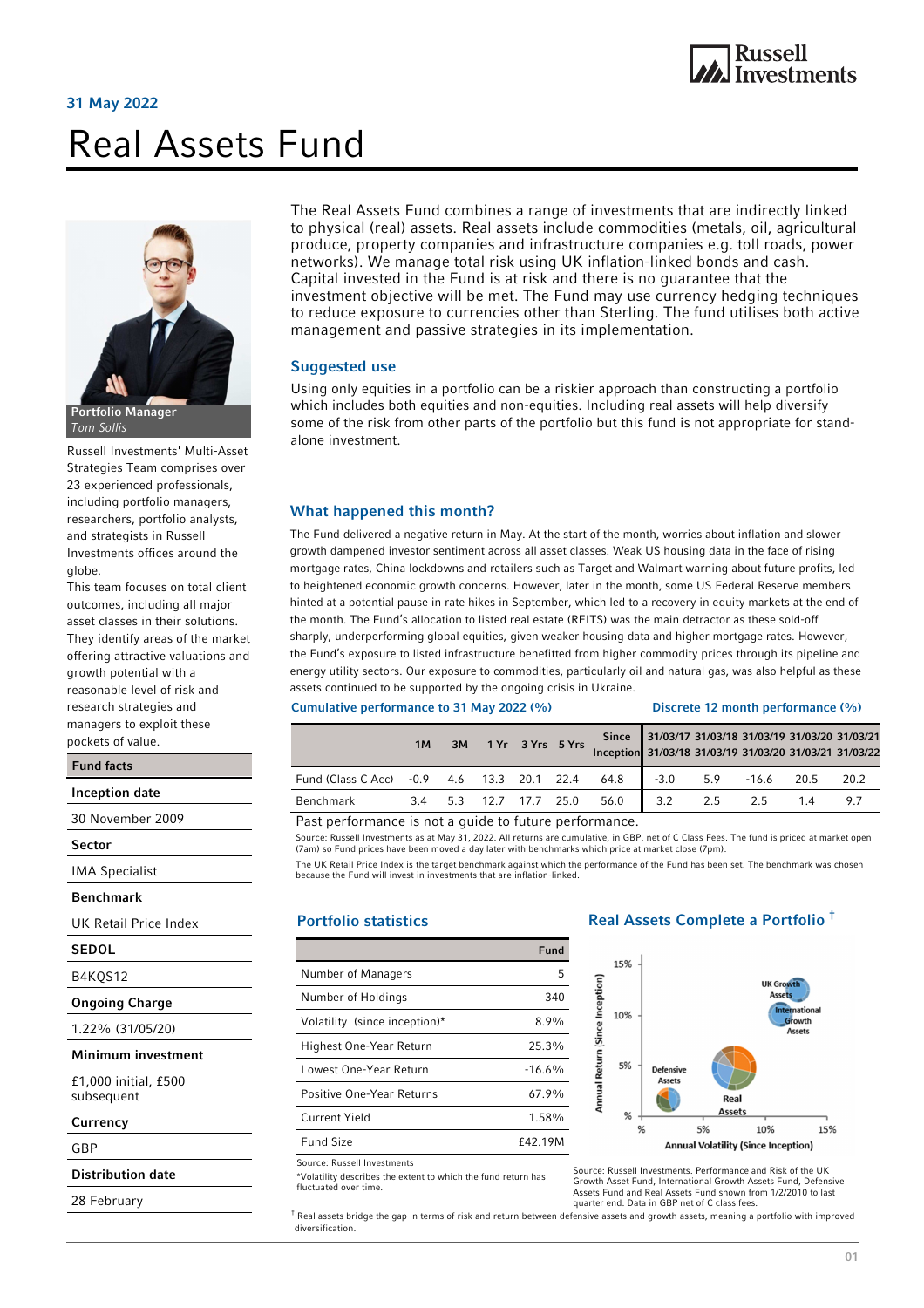# Real Assets Fund (continued) 31 May 2022

## Portfolio structure

| <b>Portion of fund</b>   | <b>Allocation</b><br>to fund<br>portion | <b>Monthly</b><br>return of<br>fund<br>portion |                                    |                                  | Managers allocated to each portion, and their weight in the total fund |         |
|--------------------------|-----------------------------------------|------------------------------------------------|------------------------------------|----------------------------------|------------------------------------------------------------------------|---------|
| <b>Commodities</b>       | 19.8%                                   |                                                |                                    |                                  |                                                                        |         |
| Commodities              | 15.7%                                   | 3.6%                                           | <b>ETFS Long Dated</b><br>15.7%    |                                  |                                                                        |         |
| Commodities              | $4.1\%$                                 | 2.7%                                           | iShares Gold 4.1%                  |                                  |                                                                        |         |
| Infrastructure           | 36.4%                                   |                                                |                                    |                                  |                                                                        |         |
| Infrastructure           | 19.1%                                   | $2.5\%$                                        | Nuveen 7.0%                        | C&S 2.9%                         | <b>First Sentier Investors Russell Investments</b><br>$7.1\%$          | $2.2\%$ |
| Infrastructure (Passive) | 17.3%                                   | 3.1%                                           | Deutsche Bank 17.3%                |                                  |                                                                        |         |
| <b>Real Estate</b>       | 35.2%                                   |                                                |                                    |                                  |                                                                        |         |
| <b>Real Estate</b>       | 17.0%                                   | $-5.7%$                                        | Cohen & Steers 6.7%                | <b>RREEF America LLC</b><br>8.5% | <b>Russell Investments</b><br>$1.7\%$                                  |         |
| Real Estate (Passive)    | 18.2%                                   | $-5.5%$                                        | iShares 18.2%                      |                                  |                                                                        |         |
| Cash                     | 8.6%                                    |                                                |                                    |                                  |                                                                        |         |
|                          | 8.6%                                    | $0.0\%$                                        | <b>Russell Investments</b><br>8.6% |                                  |                                                                        |         |

Russell Investments may trade a portion of the Fund's assets based on a model portfolio provided by the investment advisor. By employing this emulated portfolio approach, the Fund<br>leverages off the implementation capabilit